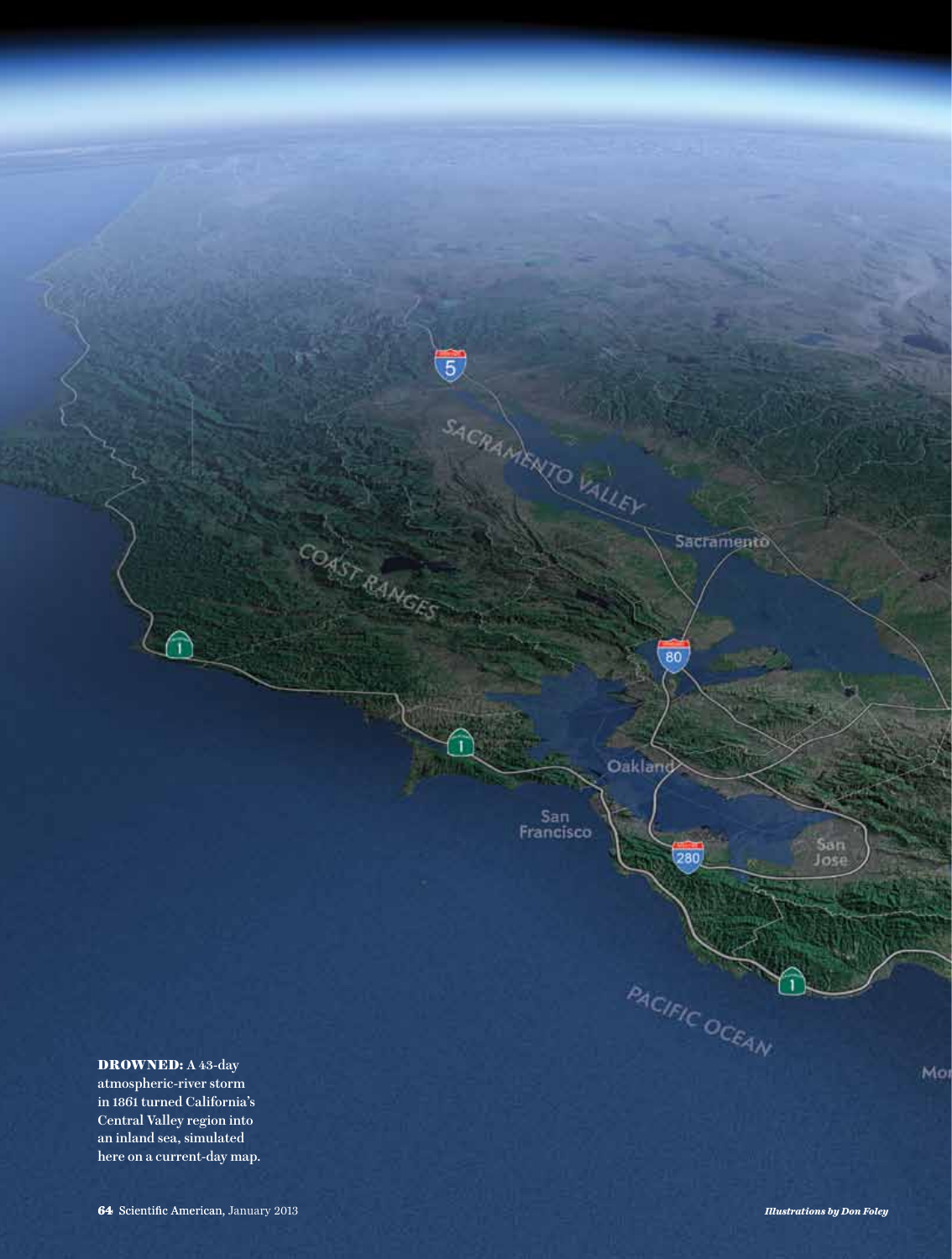**CLIMATE** 

# THE COMING **Megafloods**

Huge flows of vapor in the atmosphere, dubbed "atmospheric rivers," have unleashed massive floods every 200 years, and climate change could bring more of them

*By Michael D. Dettinger and B. Lynn Ingram*

Fresno

SANJOAQUIN VALLEY

 $\overline{5}$ 

iterev

SIERRA NEVADA

lanford

 $\overline{5}$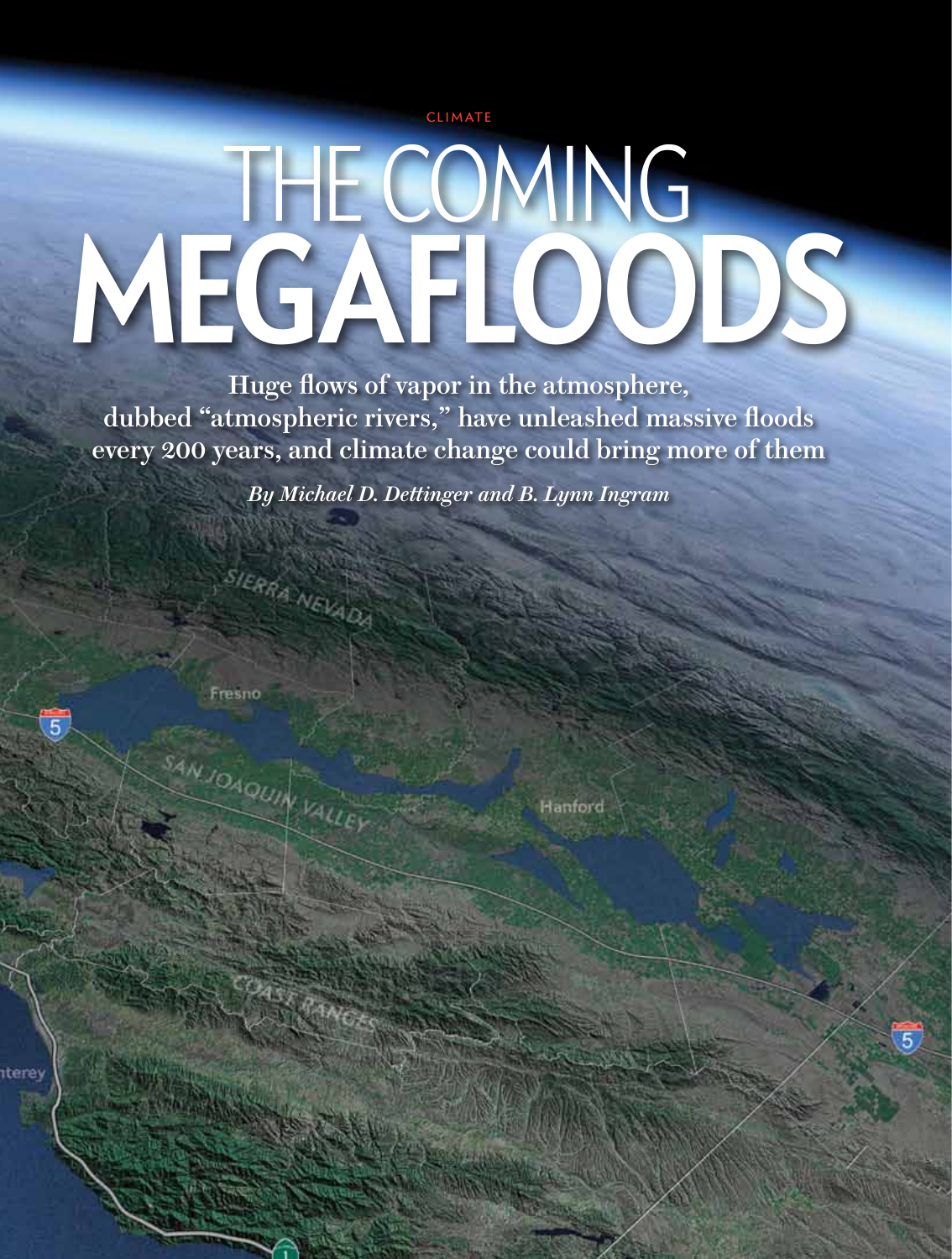**Michael D. Dettinger**is a research hydrologist for the U.S. Geological Survey and a research associate at the Climate, Atmospheric Sciences and Physical Oceanography Division at the Scripps Institution of Oceanography in La Jolla, Calif.



**B. Lynn Ingram** is a professor of earth and planetary science at the University of California, Berkeley, and co-author of *The West without Water* (University of California Press, Spring 2013).



## **The intense rainstorms sweeping in from**

the Pacific Ocean began to pound central California on Christmas Eve in 1861 and continued virtually unabated for 43 days. The deluges quickly transformed rivers running down from the Sierra Nevada mountains along the state's eastern border into raging torrents that swept away entire communities and mining settlements. The rivers and rains poured into the state's vast Central Valley, turning it into an inland sea 300 miles long and 20 miles wide. Thousands of people died, and one quarter of the state's estimated 800,000 cattle drowned. Downtown Sacramento was submerged under 10 feet of brown water filled with debris from countless mudslides on the region's steep slopes. California's legislature, unable to function, moved to San Francisco until Sacramento dried out—six months later. By then, the state was bankrupt.

A comparable episode today would be incredibly more devastating. The Central Valley is home to more than six million people, 1.4 million of them in Sacramento. The land produces about \$20 billion in crops annually, including 70 percent of the world's almonds—and portions of it have dropped 30 feet in elevation because of extensive groundwater pumping, making those areas even more prone to flooding. Scientists who recently modeled a similarly relentless storm that lasted only 23 days concluded that this smaller visitation would cause \$400 billion in property damage and agricultural losses. Thousands of people could die unless preparations and evacuations worked very well indeed.

Was the 1861–62 flood a freak event? It appears not. New studies of sediment deposits in widespread locations indicate that cataclysmic floods of this magnitude have inundated California every two centuries or so for at least the past two millennia. The 1861–62 storms also pummeled the coastline from northern Mexico and southern California up to British Columbia, creating the worst floods in recorded history. Climate scientists now hypothesize that these floods, and others like them

#### **in brief**

**Geologic evidence** shows that truly massive floods, caused by rainfall alone, have occurred in California about every 200 years. The most recent was in 1861, and it bankrupted the state.

**Such floods** were most likely caused by atmospheric rivers: narrow bands of water vapor about a mile

above the ocean that extend for thousands of miles. Much smaller forms of these rivers regularly hit California, as well as the western coasts of other countries. **Scientistswho created** a simulated megastorm, called ARkStorm, that was patterned after the 1861 flood but was less severe, found that such a torrent could force

more than a million people to evacuate and cause \$400 billion in losses if it happened in California today.

**Forecasters are getting better** at predicting the arrival of atmospheric rivers, which will improve warnings about flooding from the common storms and about the potential for catastrophe from a megastorm.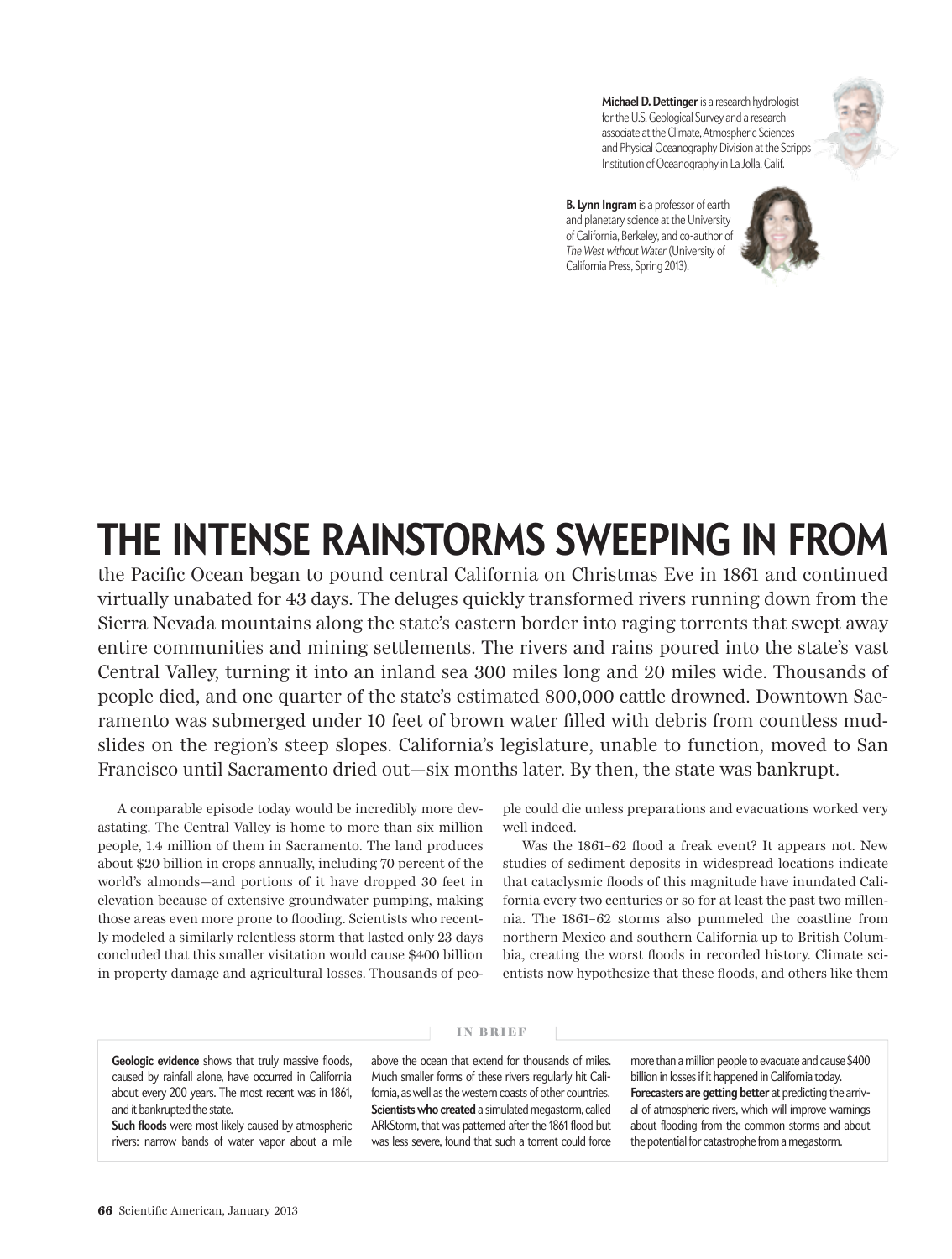in several regions of the world, were caused by atmospheric rivers, a phenomenon you may have never heard of. And they think California, at least, is overdue for another one.

#### **Ten Mississippi Rivers, One Mile High**

atmospheric rivers are long streams of water vapor that form at about one mile up in the atmosphere. They are only 250 miles across but extend for thousands of miles—sometimes across an entire ocean basin such as the Pacific. These conveyor belts of vapor carry as much water as 10 to 15 Mississippi Rivers from the tropics and across the middle latitudes. When one reaches the U.S. West Coast and hits inland mountain ranges, such as the Sierra Nevada, it is forced up, cools off and condenses into vast quantities of precipitation.

People on the West Coast of North America have long known about storms called "pineapple expresses," which pour in from the tropics near Hawaii and dump heavy rain and snow for three to five days. It turns out that they are just one configuration of an atmospheric river. As many as nine atmospheric rivers hit California every year, according to recent investigations. Few of them end up being strong enough to yield true megafloods, but even the "normal" storms are about as intense as rainstorms get in the rest of the U.S., so they challenge emergency personnel as well as flood-control authorities and water managers.

Atmospheric rivers also bring rains to the west coasts of other continents and can occasionally form in unlikely places. For example, the catastrophic flooding in and around Nashville in May 2010—which caused some 30 deaths and more than \$2 billion in damages—was fed by an unusual atmospheric river that brought heavy rain for two relentless days up into Tennessee from the Gulf of Mexico. In 2009 substantial flooding in southern England and in various parts of Spain was also caused by atmospheric rivers. But the phenomenon is best understood along the Pacific Coast, and the latest studies suggest that these rivers of vapor may become even larger in the future as the climate warms.

#### **Sudden Discovery**

despite their incredible destruction, atmospheric rivers were discovered only relatively recently and in part by serendipity.

In January 1998 the National Oceanic and Atmospheric Administration's Environmental Technology Laboratory began a project called CALJET to improve the forecasting of large storms that hit the California coast. The lab's research meteorologist Marty Ralph and others flew specially outfitted aircraft over the North Pacific into an approaching winter storm to directly measure the conditions. That storm was described as a "jet"—a zone of high winds. The researchers found that the single storm, for several days running, was carrying about 20 percent of the atmosphere's moisture that was moving poleward at middle latitudes. The jet was concentrated at about a mile above the ocean's surface, high enough to have been difficult to identify using traditional meteorological observations from the ground.

Also in 1998 researchers Yong Zhu and the late Reginald Newell, then at the Massachusetts Institute of Technology, noticed an odd feature in simulations of global wind and watervapor patterns that had been made by the European Center for Medium-Range Weather Forecasts. They found that, outside of the tropics, an average of about 95 percent of all vapor transport toward the poles occurred in just five or six narrow bands,

## California Megafloods, Every Two Centuries

Massive floods have struck California every 200 years or so, according to analysis of sediment deposits left by the torrents in four widely separated locations. Different dating methods used at the sediment sites have varying margins of error, but the midpoints align fairly well. If the pattern holds, the state could be due for another catastrophe; the most recent megaflood was in 1861, and it left Sacramento underwater for six months (*photograph*).

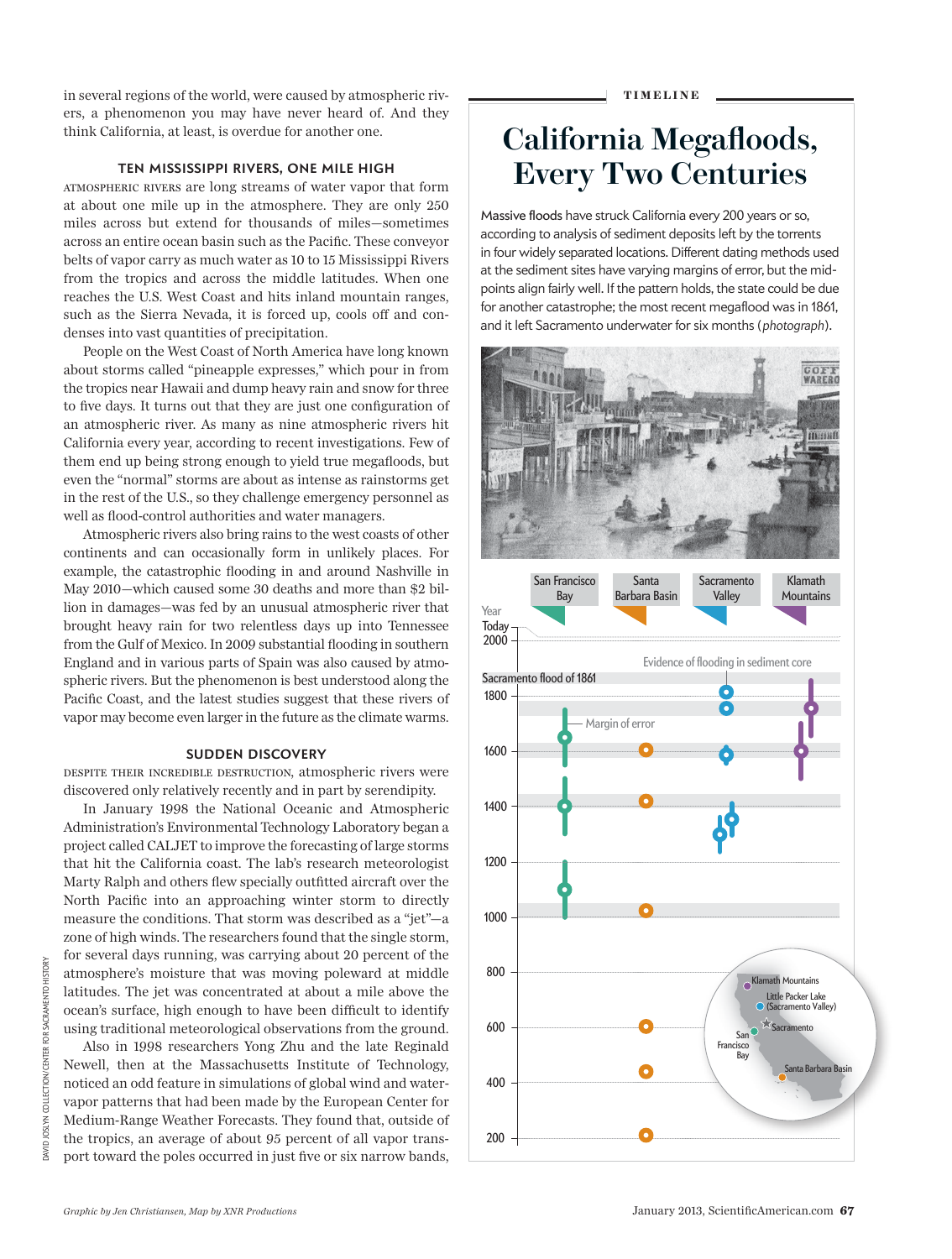distributed somewhat randomly around the globe, that moved west to east across the middle latitudes. To describe these bands, they coined the term "atmospheric rivers."

At about the same time, satellites carrying the new Special Sensor Microwave Imager were for the first time providing clear and complete observations of water-vapor distributions globally. The imagery showed that water vapor tended to concentrate in long, narrow, moving corridors that extend most often from the warm, moist air of the tropics into the drier, cooler regions outside the tropics. The tentacles appeared and then fell apart on timescales from days to a couple of weeks.

Needless to say, researchers soon put together these three remarkably complementary findings. Since then, scientists have conducted a growing number of studies to better characterize West Coast atmospheric rivers. New observatories with upward-looking radars and wind profilers have been established to watch for them. NOAA's Hydrometeorological Testbed program is peering farther inland to find out what happens when atmospheric rivers penetrate the interior.

Using data from these networks, forecasters are getting better and better at recognizing atmospheric rivers in weather models and at predicting their arrival at the West Coast. In recent years some storms have been recognized more than a week before they hit land. Atmospheric rivers are also appearing in climate models used to predict future climate changes. Forecasters, feeling more confident in their prediction abilities, are beginning to warn the public about extremely heavy rains earlier than they would have in the past. This improvement is providing extra time for emergency managers to prepare.

#### **A Megaflood Every Century?**

despite greater scientific understanding, the 1861–1862 floods are all but forgotten today. Communities, industries and agricultural operations in California and the West have spent the past century spreading out onto many of the same floodplains that were submerged 150 years ago. Residents everywhere are unaware or unwary of the obvious risks to life and property. Meanwhile, though, anxious climatologists worry about the accumulating evidence that a megastorm could happen again and soon.

The concern grows out of research that is looking 2,000 years back in time to piece together evidence revealing the occurrence and frequency of past floods, like detectives returning to a crime scene of long ago. They are sifting through evidence archived in sediments from lake beds, floodplains, marshes and submarine basins. As floodwaters course down slopes and across the landscape, they scour the hills, picking up clay, silt and sand and carrying that material in swollen currents. When the rivers slow on reaching a floodplain, marsh, estuary or the ocean, they release their loads of sediment: first the larger gravels, then the sands, and finally the silts and clays. Nature rebuilds after such events, and over time the flood deposits are themselves buried beneath newer sediments left by normal weather. Scientists extract vertical cores from these sediments and, back at the lab, analyze the preserved layers and date what happened when.

For example, flood deposits have been found under tidal marshes around San Francisco Bay in northern California. Typically the inflowing river waters that spread across the marshes deposit only thin traces of the finest sediments—clays and silts.

The more vigorous flows of major floods carry larger particles and deposit thicker and coarser layers. The flood layers can be dated using the common radiocarbon-dating method, which in this application is accurate to within about 100 years. A study of the marsh cores by one of us (Ingram) and geographer Frances Malamud-Roam revealed deposits from massive flooding around A.D. 1100, 1400 and 1650. A distinct layer from the 1861– 62 event is difficult to distinguish, however, because hydraulic gold mining in the Sierra Nevada foothills during the decade before and after the flood moved enormous volumes of silt and sand that essentially wiped out whatever traces the floodwaters might have left.

Sediment cores taken from beneath San Francisco Bay itself also indicate that in 1400 the bay was filled with freshwater (as it was during the 1861–62 event), indicating a massive flood.

Geologists have found more evidence in southern California, where two thirds of the state's nearly 38 million people live today, along the coast of Santa Barbara. Sediments there settle to the seafloor every spring (forming a light-colored layer of algae known as diatoms) and again in winter (forming a darkcolored silt layer). Because the oxygen concentrations in the deep waters there are inhospitably low for bottom-dwelling

*Ironically, smaller atmospheric rivers are not all bad; between 1950 and 2010 they supplied 30 to 50 percent of California's rain and snow—in the span of about 10 days each year.*

organisms that would usually churn and burrow, the annual sediment layers have remained remarkably undisturbed for thousands of years. Sediment cores there reveal six distinct megafloods that appear as thick gray silt layers in A.D. 212, 440, 603, 1029, 1418 and 1605. The three most recent dates correlate well with the approximate 1100, 1400 and 1650 dates indicated by the marsh deposits around San Francisco Bay—confirming that truly widespread floods have occurred every few hundred years. (In October, Ingrid Hendy of the

University of Michigan and her colleagues published a paper based on a different dating method; it found a set of Santa Barbara dates that were offset from the six specific dates by 100 to 300 years, but the same basic pattern of megafloods every 200 years or so holds.)

The thickest flood layer in the Santa Barbara Basin was deposited in 1605. The sediment was two inches thick, a few miles offshore. The 440 and 1418 floods each left layers more than an inch thick. These compare with layers of 0.24 and 0.08 inch near the top of the core that were left by large storms in 1958 and 1964, respectively, which were among the biggest of the past century. The three earlier floods must have been far worse than any we have witnessed.

Evidence for enormous floods has also been found about 150 miles northeast of San Francisco Bay, in sediment cores taken from a small lake called Little Packer that lies in the floodplain of the Sacramento River, the largest river in northern California. During major floods, sediment-laden floodwaters spill into the lake, and the sediment settles to the bottom, forming thick, coarse layers. Geographer Roger Byrne of the University of Cal-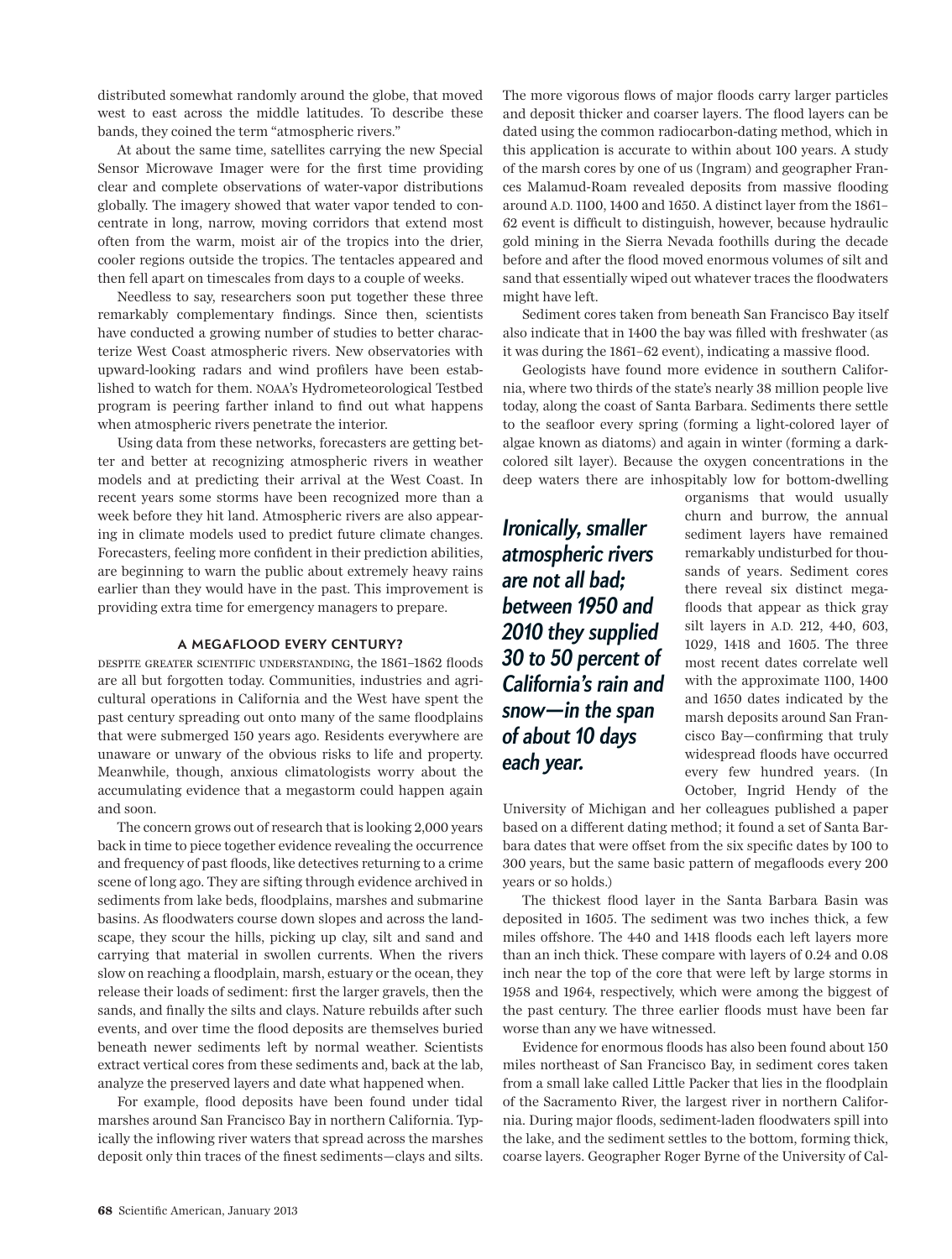## Rivers in the Sky

An atmospheric river **is a narrow conveyor belt of vapor that extends thousands of miles from out at sea, carrying as much water as 15 Mississippi Rivers. It strikes as a series of storms that arrive for days or weeks on end. Each storm can dump inches of rain or feet of snow.** 

#### **Orientation**

**If a river strikes perpendicular to a mountain range, much of the vapor condenses out. If it strikes at an angle (***shown***), a "barrier jet" can be created that flows along the range, redistributing precipitation on the mountainside.** 

**Barrier jet**

#### **Origin**

**Atmospheric rivers usually approach California from the southwest, bringing warm, moist air from the tropics.** 

#### **Duration**

**A megastorm can last up to 40 days and meander down the coastline. Smaller rivers that arrive each year typically last two to three days; "pineapple expresses" come straight from the Hawaii region.**

**250 miles**

**Atmospheric river**

#### **Buoyancy**

**The warm, moist air mass easily rises up and over a mountain range; as it does, the air cools and moisture condenses into abundant rain or snow. The river eventually decays into random local storms.**

**Precipitation**

**Several inches of rain or feet of snow can fall underneath an atmospheric river each day. Moderate storms can bring more than 15 inches of rain.** 

**Vapor Transport**

**1 mile**

**Moisture is concentrated in a layer 0.5 to 1.0 mile above the ocean. Strong winds within the layer bring very humid air from the tropics, but the river can also pull in atmospheric moisture along its path.**

*Not to scale*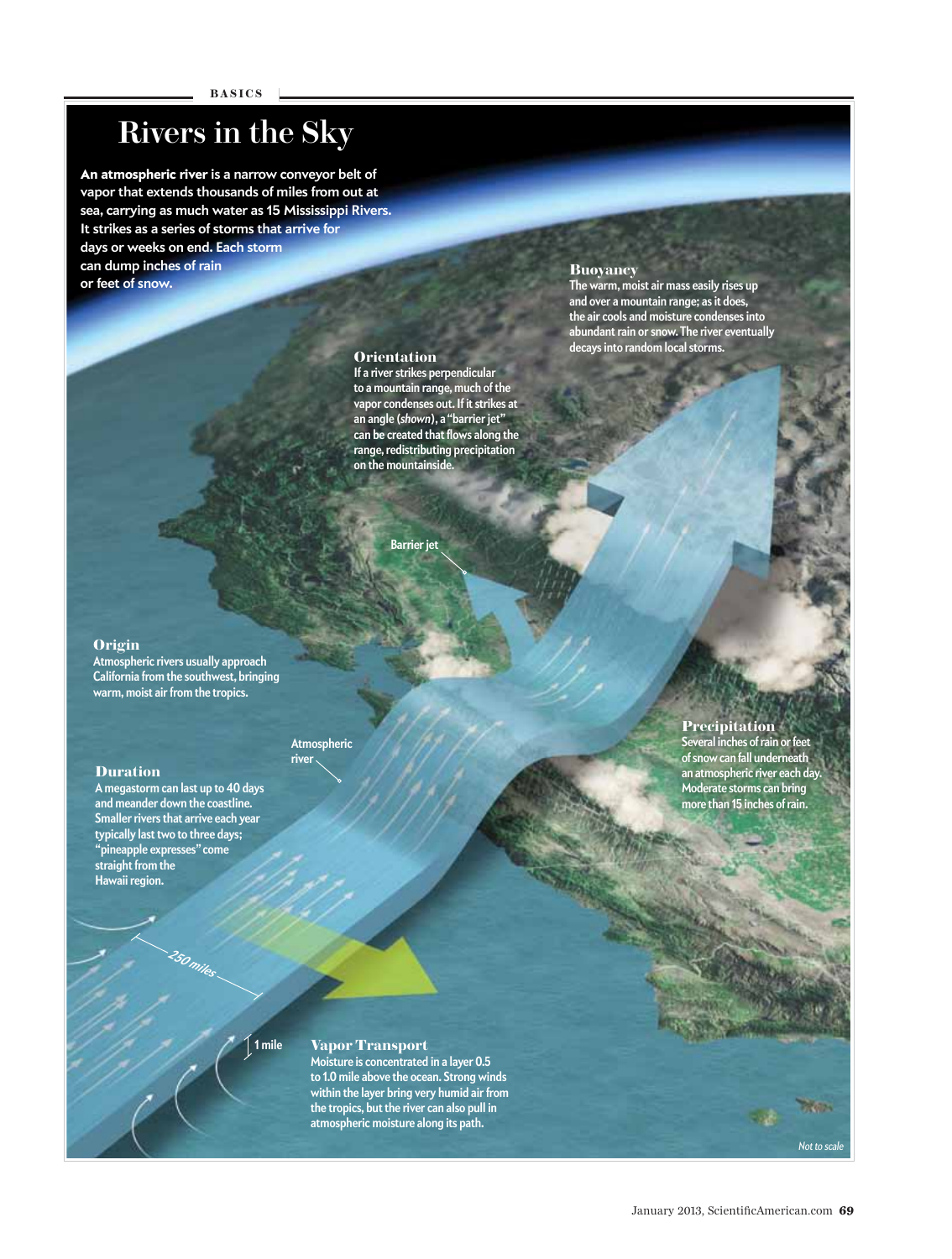ifornia, Berkeley, and his then graduate student Donald G. Sullivan used radiocarbon dating to determine that a flood comparable to the 1861–62 catastrophe occurred in each of the following time spans: 1235–1360, 1295–1410, 1555–1615, 1750–70 and 1810–20. That is, one megaflood every 100 to 200 years.

Certain megafloods have also left records of their passage in narrow canyons in the Klamath Mountains in the northwestern corner of California. Two particularly enormous deposits were laid down around 1600 and 1750, once again agreeing with the other data.

When taken together, all the historical evidence suggests that the 1605 flood was at least 50 percent greater than any of the other megafloods. And although the radiocarbon dates have significant uncertainties and could be reinterpreted if dating methods improve, the unsettling bottom line is that megafloods as large or larger than the 1861–62 flood are a normal occurrence every two centuries or so. It has now been 150 years since that calamity, so it appears that

#### **GLOBAL CONCERN**

### All West Coasts Can Be Hit

Atmospheric rivers form over tropical waters and flow poleward toward the west coasts of many continents (one hit England in November 2009). They are prominent along the U.S. Pacific Coast but can occasionally arise in unusual places, such as the Gulf of Mexico (one flooded Nashville in May 2010). Atmospheric rivers could become larger in the future as the climate warms.

**Composite of atmospheric water vapor from December 17–19, 2010**





California may be due for another episode soon.

#### **Disasters More Likely**

ironically, atmospheric rivers that set up over California are not all bad. The smaller ones that arise annually are important sources of water. By analyzing the amount of rain and snow that atmospheric rivers brought to the U.S. West Coast in recent decades, along with records about long-term precipitation, snowpack and stream flow, researchers have found that be tween 1950 and 2010, atmospheric rivers supplied 30 to 50 percent of California's water—in the span of only 10 days each year. They are finding similar proportions along the rest of the West Coast. In the same time period, however, the storms also caused more than 80 percent of flooding in California rivers and 81 percent of the 128 most well-documented levee breaks in California's Central Valley.

Because atmospheric rivers play such terrible roles in floods and such vital roles in water supply, it is natural to wonder what might happen with them as climate change takes firmer hold. Recall that Zhu and Newell first coined the term "atmospheric river" to describe features they observed in computer models of weather. Those models are closely related to models used to project the future consequences of rising greenhouse gas concentrations. Scientists do not program atmospheric rivers into weather and climate models; the rivers emerge as natural consequences of the way that the atmosphere and the atmospheric water cycle work, when the models are let loose to simulate the past, present or future. Thus, the rivers also appear in climate projection models used in Intergovernmental Panel on Climate Change assessments.

A recent review by one of us (Dettinger) of seven different climate models from around the world has indicated that atmospheric rivers will likely continue to arrive in California throughout the 21st century. In the projections, air temperatures get warmer by about four degrees Fahrenheit on average because of increasing greenhouse gas concentrations. Because a warmer atmosphere holds more water vapor, atmospheric rivers could carry more moisture.

On the other hand, because the tropics and polar regions are projected to warm at different rates, winds over the midlatitude Pacific are expected to weaken slightly. The rain that atmospheric rivers produce is primarily a product of the amount of vapor they hold and how fast they are moving, and so the question arises: Will moister air or weaker winds win out? In six of the seven climate models, the average rain and snow delivered to California by future atmospheric rivers increases by an average of about 10 percent by the year 2100. Moister air trumps weaker winds.

All seven models project that the *number* of atmospheric rivers arriving at the California coast each year will rise as well, from a historical average of about nine to 11. And all seven climate models predict that occasional atmospheric rivers will develop that are bigger than any of the historic megastorms. Given the remarkable role that atmospheric rivers have played in California flooding, even these modest increases are a cause for concern and need to be investigated further to see if the projections are reliable.

#### **Time to Prepare**

WITH ATMOSPHERIC RIVERS likely to become more frequent and larger and with so many people now living in their paths, society would be wise to prepare. To provide an example that California emergency managers could use to test their current plans and methods, scientists at the U.S. Geological Survey